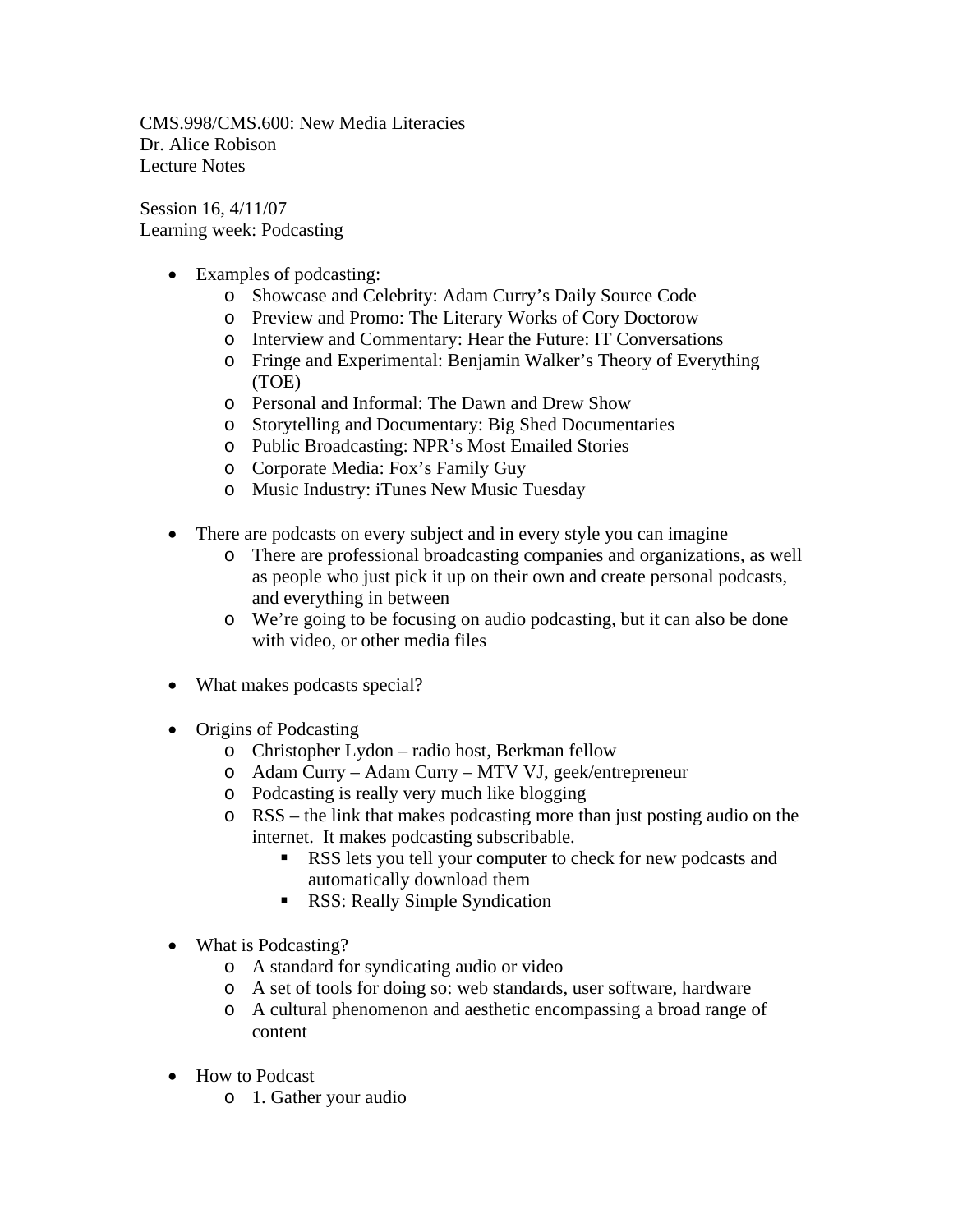- o 2. Produce your episode
- o 3. Publish to the world
- o 4. Listen to the others
- Gather
	- o Recording in Audacity
	- o Capturing phone calls
	- o Other sources
		- Creative Commons licensed podcasts
		- Music: podsafe.com, CC search
- Produce
	- o See the tutorial at www.edhsonline.org/other/audacity/
	- o This tutorial gives you a sample audio file (from The Simpsons), and you can look at the sound wave
		- You can edit it, such as by removing the sound of the door slamming at the end
	- o There will be two waves if you're looking at a stereo file
	- o We'll combine a music file with the Simpsons file, so that they're in sync (the music starts as the talking tails off)
		- We'll use the fade in tool to make the music start out softly
		- You can use the magnify tool to be more sure about what you're cutting where
- Publish
	- o Upload
		- Send your file to the server (http://tobedecided.net/podcast/)
		- Click on the Upload Here button at this site
	- o Post
		- Publish your files via RSS (this will be done automatically)
	- o You can put the podcast on your iTunes, so that it will automatically check for new posts
- Example podcasts:
	- o Opinion Essay
	- o Comedy
	- o Performance
	- o Personal Diary
	- o Music Montage
	- o Audio Greeting Card
	- o Satire
	- o Adaptation
	- o Audio Tour
	- o How-to
	- o Call-in
	- o Radio Theater